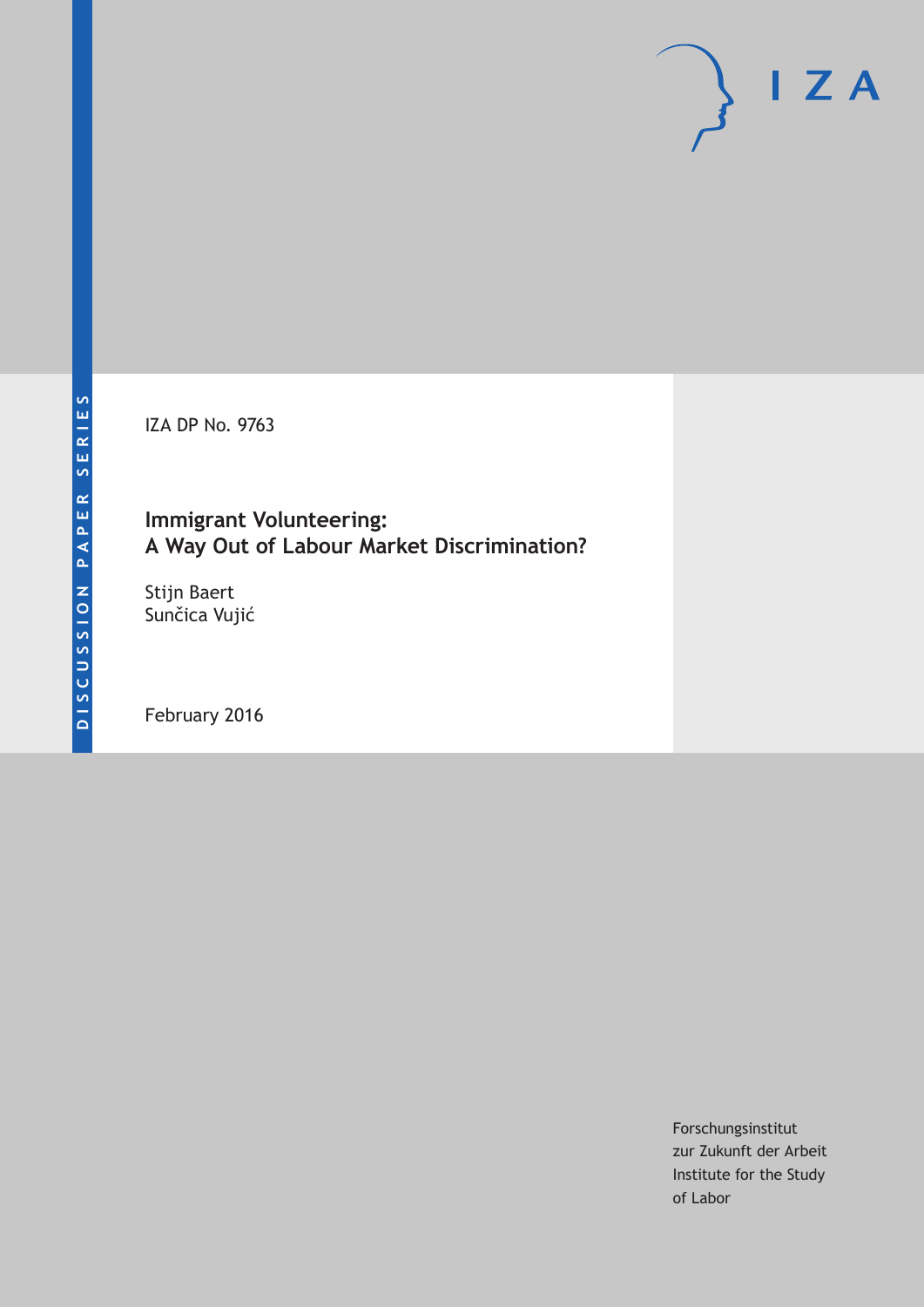# **Immigrant Volunteering: A Way Out of Labour Market Discrimination?**

## **Stijn Baert**

*Ghent University, University of Antwerp, Université catholique de Louvain and IZA* 

## **Sunčica Vujić**

*University of Antwerp and University of Bath* 

Discussion Paper No. 9763 February 2016

IZA

P.O. Box 7240 53072 Bonn **Germany** 

Phone: +49-228-3894-0 Fax: +49-228-3894-180 E-mail: iza@iza.org

Any opinions expressed here are those of the author(s) and not those of IZA. Research published in this series may include views on policy, but the institute itself takes no institutional policy positions. The IZA research network is committed to the IZA Guiding Principles of Research Integrity.

The Institute for the Study of Labor (IZA) in Bonn is a local and virtual international research center and a place of communication between science, politics and business. IZA is an independent nonprofit organization supported by Deutsche Post Foundation. The center is associated with the University of Bonn and offers a stimulating research environment through its international network, workshops and conferences, data service, project support, research visits and doctoral program. IZA engages in (i) original and internationally competitive research in all fields of labor economics, (ii) development of policy concepts, and (iii) dissemination of research results and concepts to the interested public.

IZA Discussion Papers often represent preliminary work and are circulated to encourage discussion. Citation of such a paper should account for its provisional character. A revised version may be available directly from the author.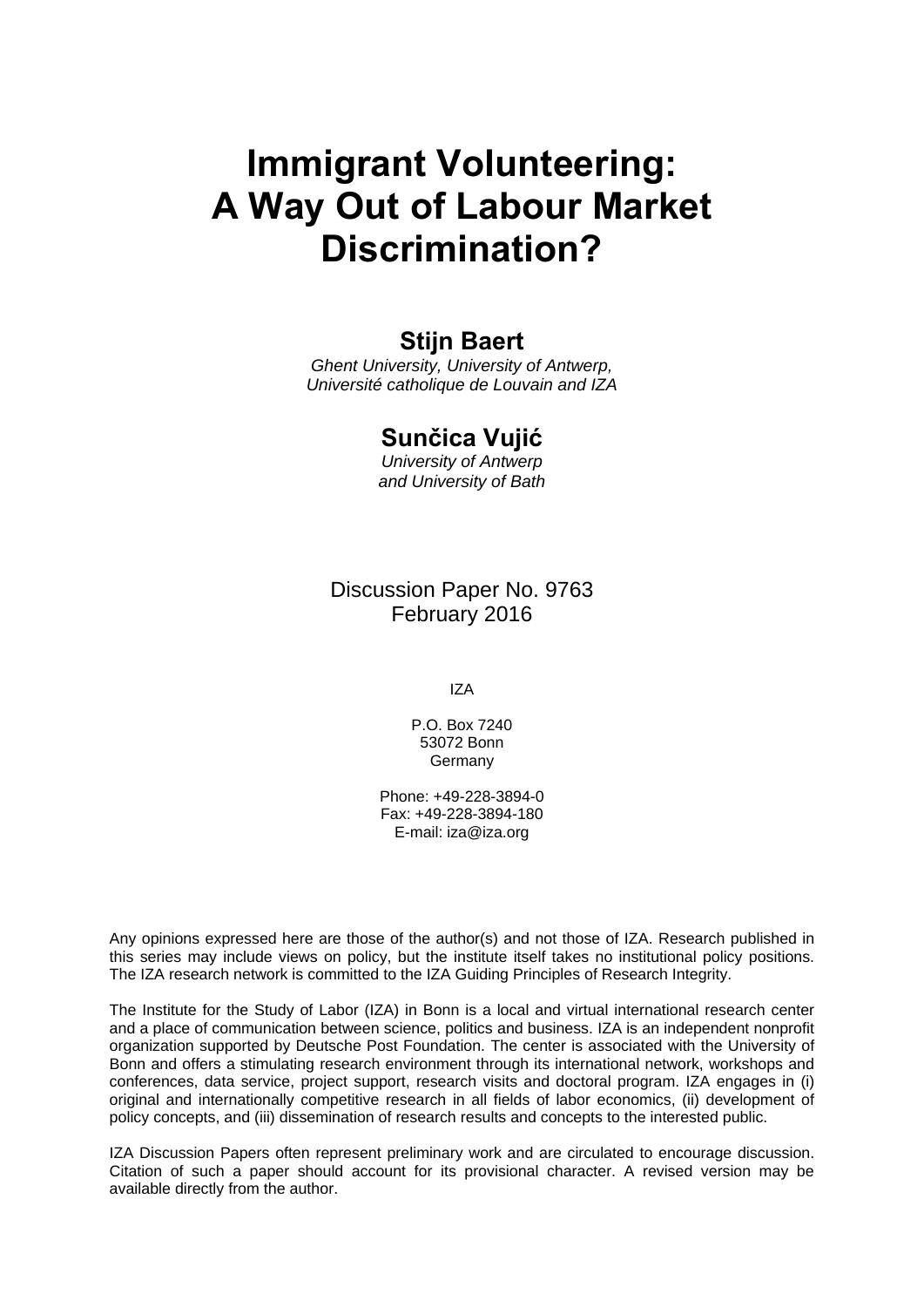IZA Discussion Paper No. 9763 February 2016

# **ABSTRACT**

## **Immigrant Volunteering: A Way Out of Labour Market Discrimination?\***

Many governments encourage migrants to participate in volunteer activities as a stepping stone to labour market integration. In the present study, we investigate whether this prosocial engagement lowers the hiring discrimination against them. To this end, we use unique data from a field experiment in which fictitious job applications are sent in response to real vacancies in Belgium. Ethnic origin and volunteer activities are randomly assigned to these applications. While non-volunteering native candidates receive more than twice as many job interview invitations as non-volunteering migrants, no unequal treatment is found between natives and migrants when they reveal volunteer activities.

JEL Classification: J15, J71, D64

Keywords: immigrants, volunteering, discrimination, hiring, integration

Corresponding author:

 $\overline{a}$ 

Stijn Baert Ghent University Sint-Pietersplein 6 9000 Gent Belgium E-mail: Stijn.Baert@UGent.be

<sup>\*</sup> The data‐gathering process was reviewed and approved by the Ethical Committee of the Faculty of Economics and Business Administration of Ghent University at its meeting on 9 July 2013.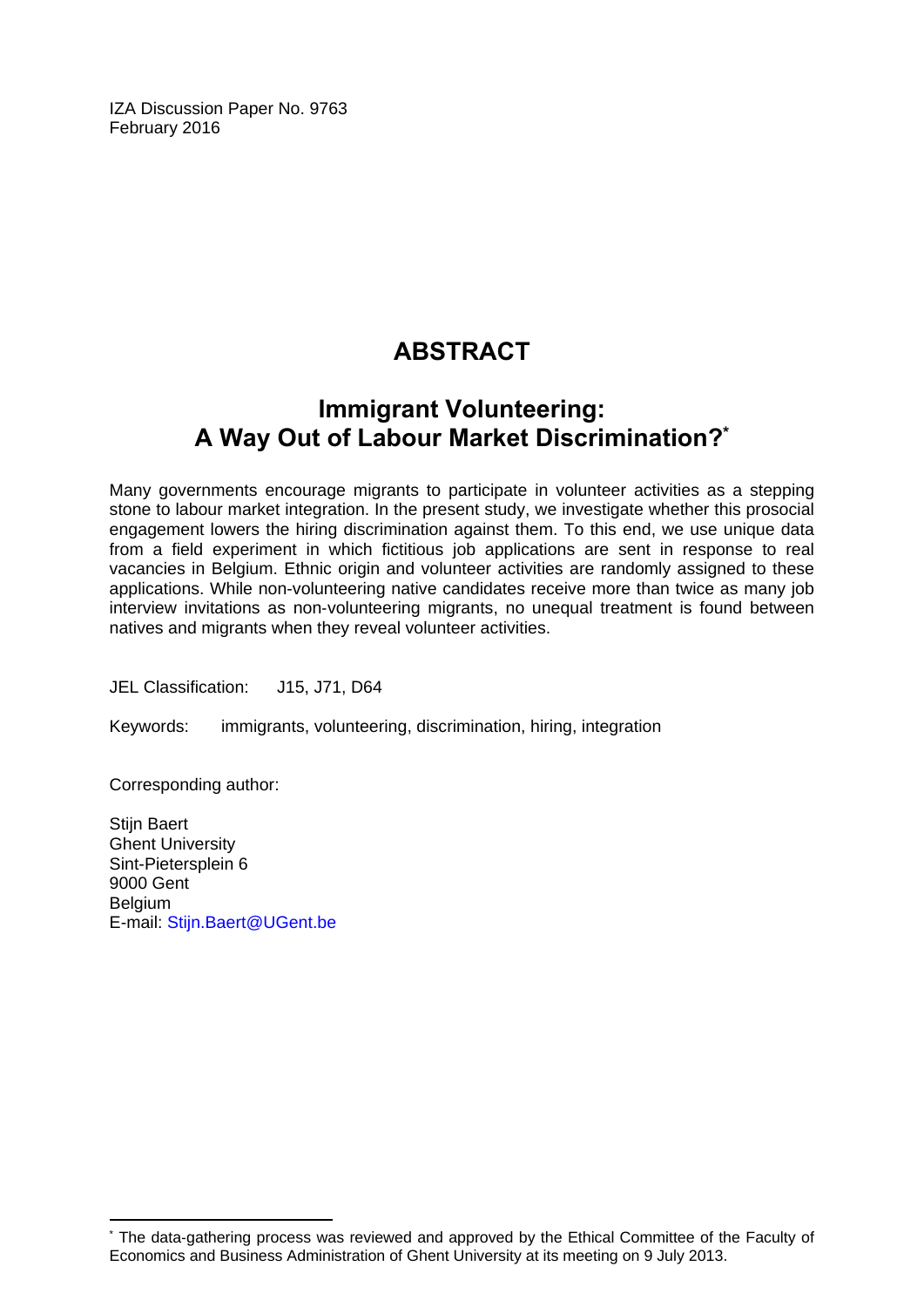### **1 Introduction**

The labour market integration of migrants has received much attention both in policy and academic circles during the past decade. A frequently reported finding in related academic work is that immigrants' socio-cultural integration is key to their labour market success (see, e.g., Bisin et al., 2011; Constant and Zimmermann, 2008). Therefore, not surprisingly, countries such as Austria, Belgium, $1$  Canada, Denmark, Italy, the Netherlands and the United Kingdom have encouraged the migrants they host to participate in volunteer activities in "mainstream" organisations (European Commission, 2012; Handy and Greenspan, 2009; OECD, 2008).<sup>2</sup> This participation in volunteer work outside their own communities not only helps migrants to catch up with natives in terms of human and social capital (European Commission, 2012) but also signals better integration to employers (Handy and Greenspan, 2009). $3$  As a consequence, it may lower hiring and wage discrimination. On the one hand, following Becker's (1957) model of taste‐based discrimination, employers as well as their employees and customers may have less distaste for interacting with well-integrated migrants compared with their less integrated counterparts (Adida et al., 2014; Handy and Greenspan, 2009). On the other hand, following Arrow's (1973) model of statistical discrimination, the volunteering signal may weaken stereotypes with respect to foreign job candidates' productivity, values and motivation (Baert and De Pauw, 2014; Derous et al., 2009).

This study, to the best of our knowledge, is the first to assess the empirical link between the volunteering undertaken by ethnic minorities and the labour market discrimination that they face. If volunteering acts as a discrimination‐reducing device, this is relevant to individual migrants (when considering prosocial activities) as well as to volunteer‐based organisations (when planning communication strategies to attract

 $1$  In some cities in Belgium, the country where we gathered our data, for instance, language courses for migrants are made conditional on a number of hours spent volunteering (source: http://www.inburgeringantwerpen.be/participeren).

<sup>2</sup> European Commission (2012) mentions that "volunteering […] is an essential component of what the European Commission called the Common Basic Principles of Integration."

<sup>&</sup>lt;sup>3</sup> As mentioned by European Commission (2012), immigrant volunteering serves both as an instrument for and as an indicator of socio‐cultural integration.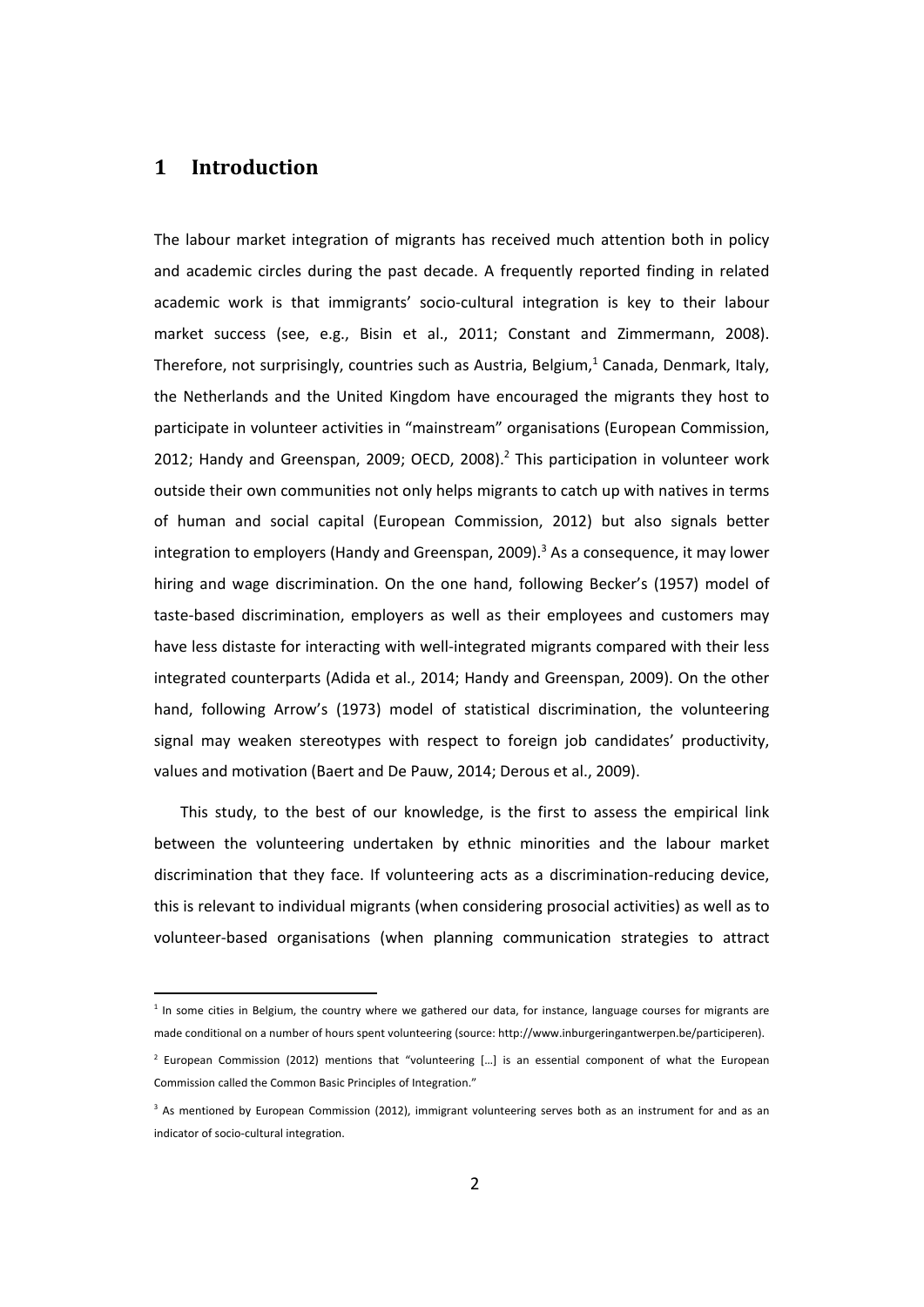(immigrant) volunteers) and policy makers (when considering additional stimuli for immigrant volunteering). In addition, we investigate whether the empirical link between immigrant volunteering and discrimination is heterogeneous by gender and education level.

To this end, we analyse field experimental data gathered by correspondence testing, as introduced and refined by, amongst others, Bertrand and Mullainathan (2004), Eriksson and Rooth (2014) and Sharma et al. (2015). In the next section, we describe our research method, in which we sent fictitious job applications in response to real vacancies in Belgium and randomly assigned volunteering and ethnicity to these applications. In Section 3, we analyse the tested employers' reactions by the intersection of ethnicity and volunteering. Section 4 concludes the study.

#### **2 Data**

We gathered our experimental data between December 2014 and April 2015 in Flanders, the Dutch‐speaking part of Belgium. For this purpose, we created two templates ("Type A" and "Type B") of curricula vitae and cover letters for two education levels. Middle‐educated pairs held a secondary education degree in commerce, while high-educated pairs held a bachelor's degree in office management. These degrees allowed us to apply for almost all commercial and administrative positions at the upper‐ secondary education and first-stage tertiary education levels. Type A and Type B applications differed in inessential details and in layout but were identical in all jobrelevant characteristics, conditional on education level. All the applicants were born and living in Antwerp, the largest city of Flanders.

We sent two applications, one of Type A and one of Type B, to each of 576 randomly selected vacancies from the database of the Public Employment Agency of Flanders: 288 vacancies targeted at our middle‐educated pairs and 288 vacancies targeted at our high‐ educated pairs. One member of each candidate pair mentioned volunteer activities in the "Other activities" section of her/his curriculum vitae. To eliminate any application‐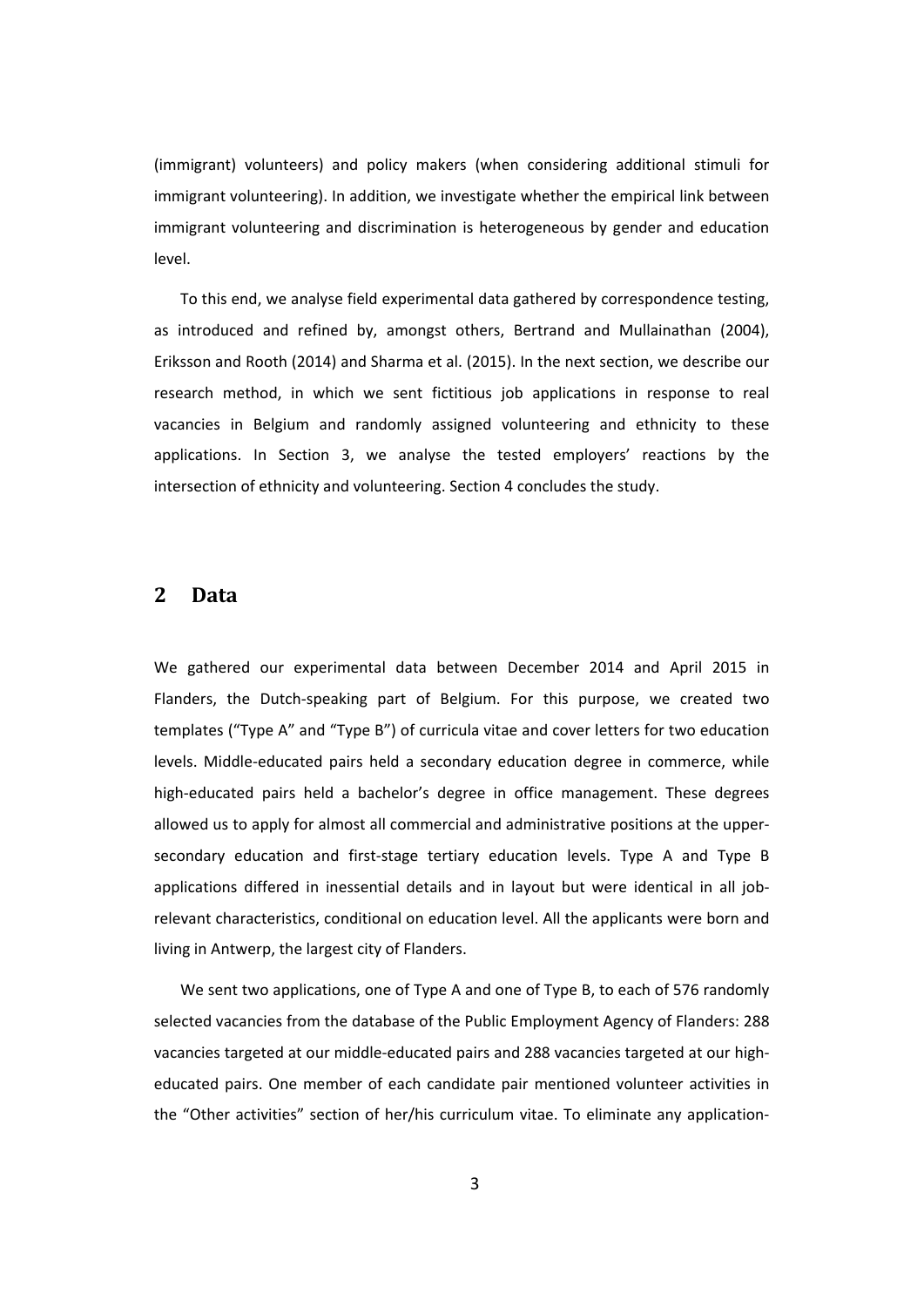type effects on call-backs, we alternately assigned the volunteering and nonvolunteering identity to the Type A and Type B applications. The volunteering candidate mentioned volunteer activities at a life-saving food provider and/or at a cancer foundation and/or (as an equipment manager) at a sports club.

We alternated between pairs with (non-stereotypical) Flemish-sounding names and pairs with (non-stereotypical) Turkish<sup>4</sup>-sounding names.<sup>5</sup> To avoid unequal treatment due to administrative reasons, all the pairs had the Belgian nationality. In addition, we alternated the gender of the pairs. The resulting combinations were sent to the employers in an alternating order, each time with approximately 24 hours in between the pair members.

The data for the pairs with a Flemish‐sounding name were analysed by Baert and Vujić (2016) with a focus on the general premium of volunteering. We refer to their study for further details on the experimental data gathering.

#### **3 Results**

The reactions from employers were received by telephone voicemail or email. Table 1 synthesises these call-backs by ethnic origin and volunteer activities. Overall, candidates with a Flemish-sounding name received a positive reaction (i.e. a job interview invitation, a question to provide more information or a proposal of an alternative position) in 19.3% of their applications. They were immediately invited to a job interview in 9.7% of the cases. The corresponding percentages for their Turkish counterparts were 15.3% and 6.4%, respectively. The positive call‐back ratio is then calculated by dividing the positive call‐back rates of the immigrant subsample by the corresponding positive

<sup>&</sup>lt;sup>4</sup> The Turkish community forms the most important ethnic minority in Antwerp with a substantial representation at the tertiary education level.

<sup>5</sup> As a consequence, while the treatment of volunteering was randomly assigned *within* pairs of applicants, the treatment of a foreign‐sounding name was randomly assigned *between* pairs of applicants. An alternative design would have been to send quartets of applicants to each vacancy with a random assignment of all ethnicity–volunteering combinations. This would have yielded more statistical power at the cost of a (substantially) higher risk of detection of the experiment.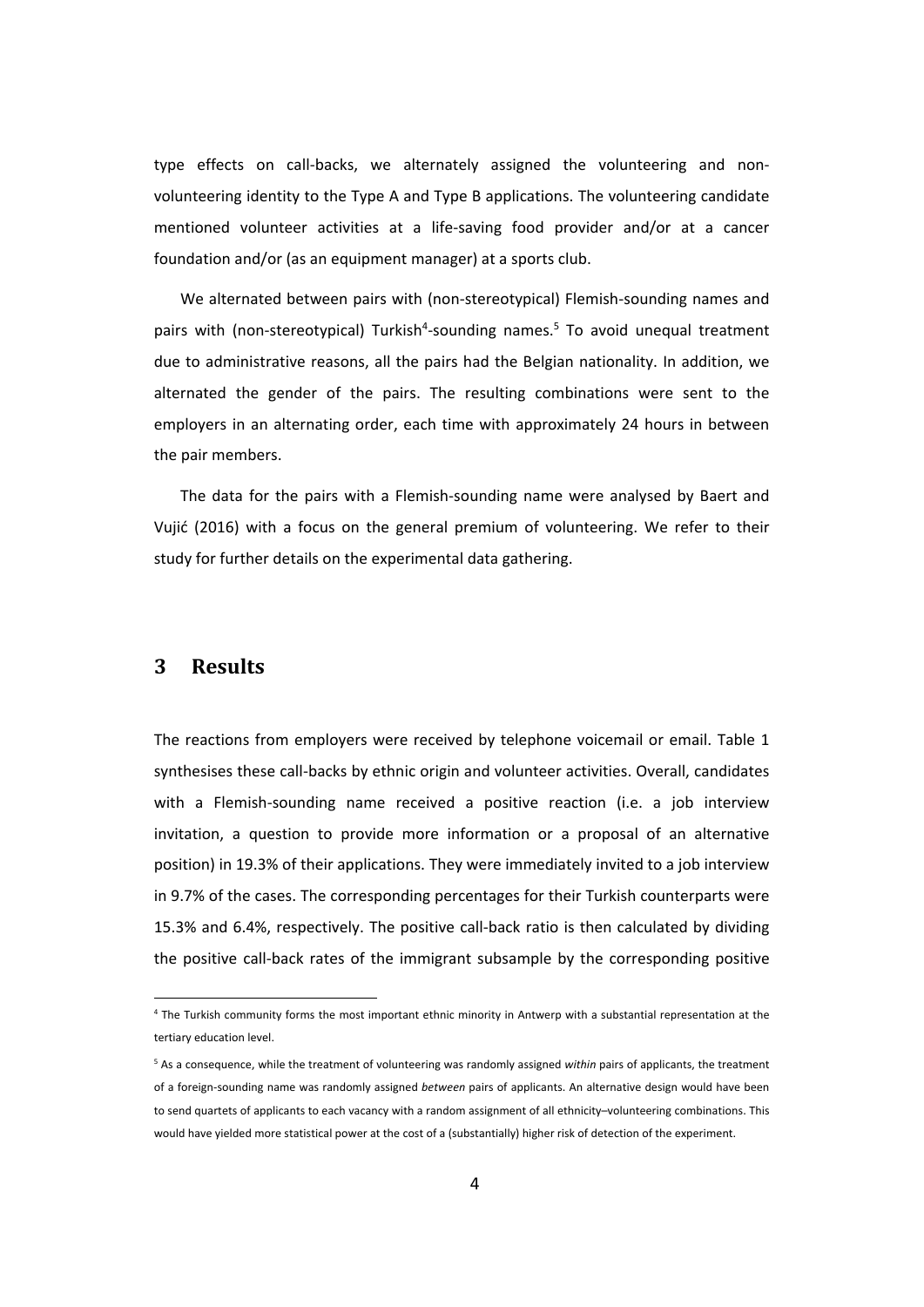call‐back rates of the native sample. This yields positive call‐back ratios of 0.793 and 0.661: immigrant candidates received about 20.7% fewer positive reactions in a broad sense and 33.9% fewer job interview invitations. These call-back ratios are significantly different from 1 at the 10% and 5% significance level, respectively, and are in line with the evidence for ethnic discrimination in Belgium in 2012 presented by Baert et al. (2015).

#### **TABLE 1 ABOUT HERE.**

When we break down the data according to whether the candidates revealed volunteer activities, we find that the discrimination ratio varies with mentioned volunteering in the expected direction. Non‐volunteering migrants received 37.8% fewer positive call‐backs in a broad sense and 54.2% fewer job interview invitations than non‐ volunteering natives. In sharp contrast, the positive call‐back ratios are close to (and not statistically significantly different from) 1 when comparing volunteering immigrants with volunteering natives. Therefore, we cannot reject equal treatment of natives and immigrants when they both volunteer.

Next, we combine the variation in the two studied outcomes (any positive reaction and a job interview invitation) by means of an ordered logit regression model. Table 2 presents the model estimates as odds ratios. The dependent variable of this model is 2 in the case that the candidate was immediately invited to a job interview, 1 in the case that (s)he received any other positive reaction and 0 in the case that (s)he had no (positive) reaction at all. In model (1), we regress this variable on (i) an indicator of a candidate with a Turkish name, (ii) an indicator of volunteer activities mentioned in the candidate's curriculum vitae and (iii) an interaction between the former two variables, that is, the main variable of interest. In line with Table 1, we find that the odds of a better outcome (a job interview invitation versus any other positive reaction; any other positive reaction versus no positive reaction) is 29.4% lower for candidates with a Turkish name. In addition, and in line with Baert and Vujić (2016), the overall volunteering premium is substantial. More importantly, however, we find that ethnic discrimination is significantly heterogeneous by revealed prosocial engagement of job candidates. The aforementioned odds ratio comparing the positive call‐back rates for native and immigrant candidates is 53.3% higher in cases in which volunteer activities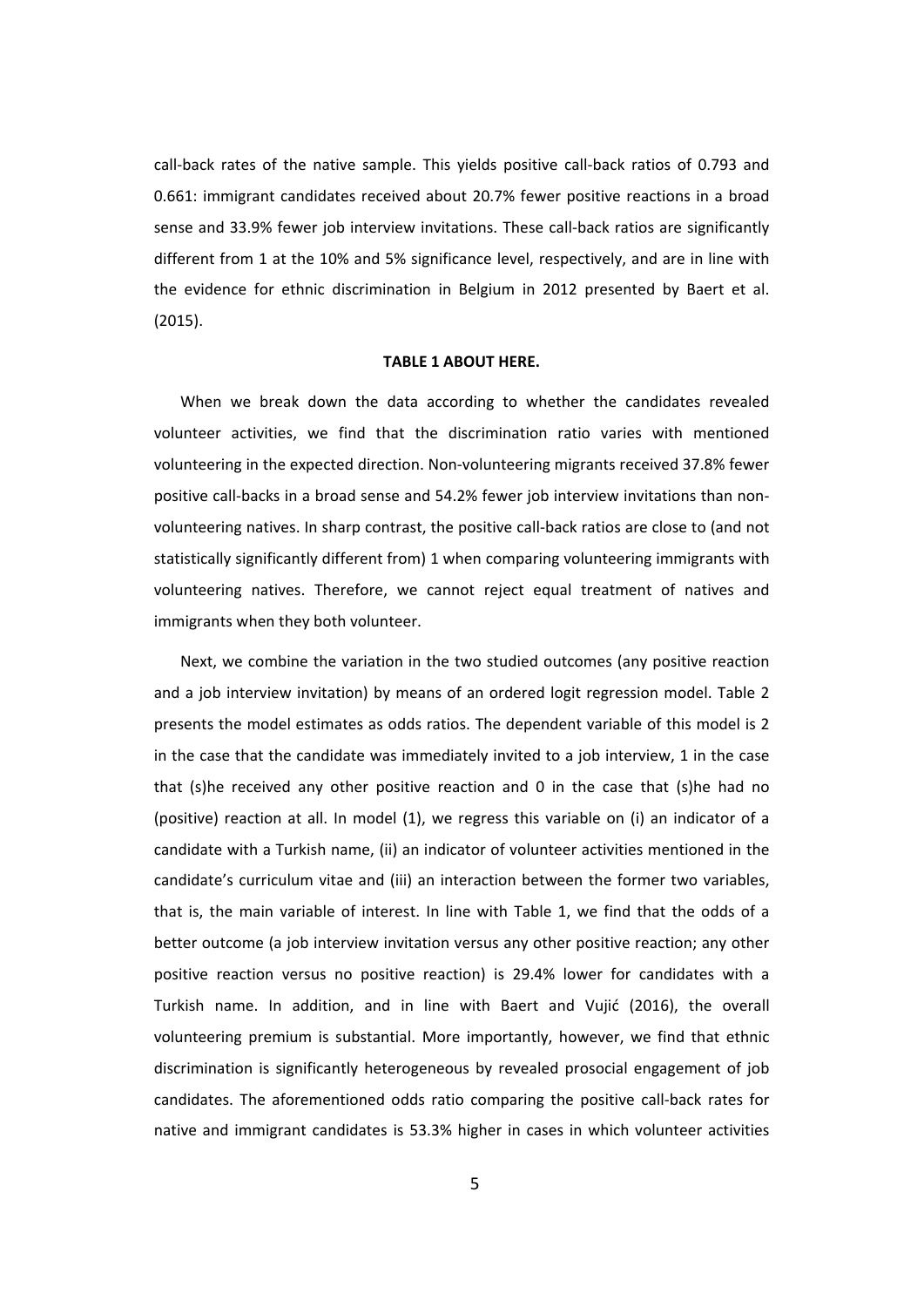are mentioned.

#### **TABLE 2 ABOUT HERE.**

Many countries stimulate immigrant volunteering among the low‐educated and among females in particular. Because they are less successful in terms of labour market integration than their high‐educated and male counterparts, the marginal benefits (in terms of human and social capital and employers' willingness to hire them) are expected to be higher for them (European Commission, 2012; OECD, 2008). Regression model (2) in Table 2 measures whether the relationship between immigrant volunteering and discrimination is indeed heterogeneous by the gender and education level of the job candidates. Therefore, variables indicating high‐educated and male candidates are included as such and in interaction with the three independent variables of model (1). However, no statistically significant results are found with respect to the triple interactions between immigrant status, volunteering status and education level or gender.6

### **4 Conclusion**

In this study, we reported on a field experiment designed to test the relationship between immigrant volunteering and immigrant discrimination. Our results indicated that volunteer activities undertaken by immigrants lower the hiring discrimination that they face and, as a consequence, foster their labour market integration. Hence, our findings are, to some extent, in favour of the use of volunteering as a measure of the integration potential of individual migrants in legal naturalisation and permanent residency procedures, as sought by Denmark and the United Kingdom in recent years (European Commission, 2012).

 $6$  We also analysed whether the relationship between immigrant volunteering and discrimination is heterogeneous by the candidates' total number and particular type of volunteer activities. However, in line with Baert and Vujić (2016), this did not yield significantly heterogeneous treatment effects. Finally, to test the robustness of the presented regression results, we estimated binary logit models for both call‐back outcomes separately. The results for these models led to the same empirical conclusions as the ones presented and are available upon request.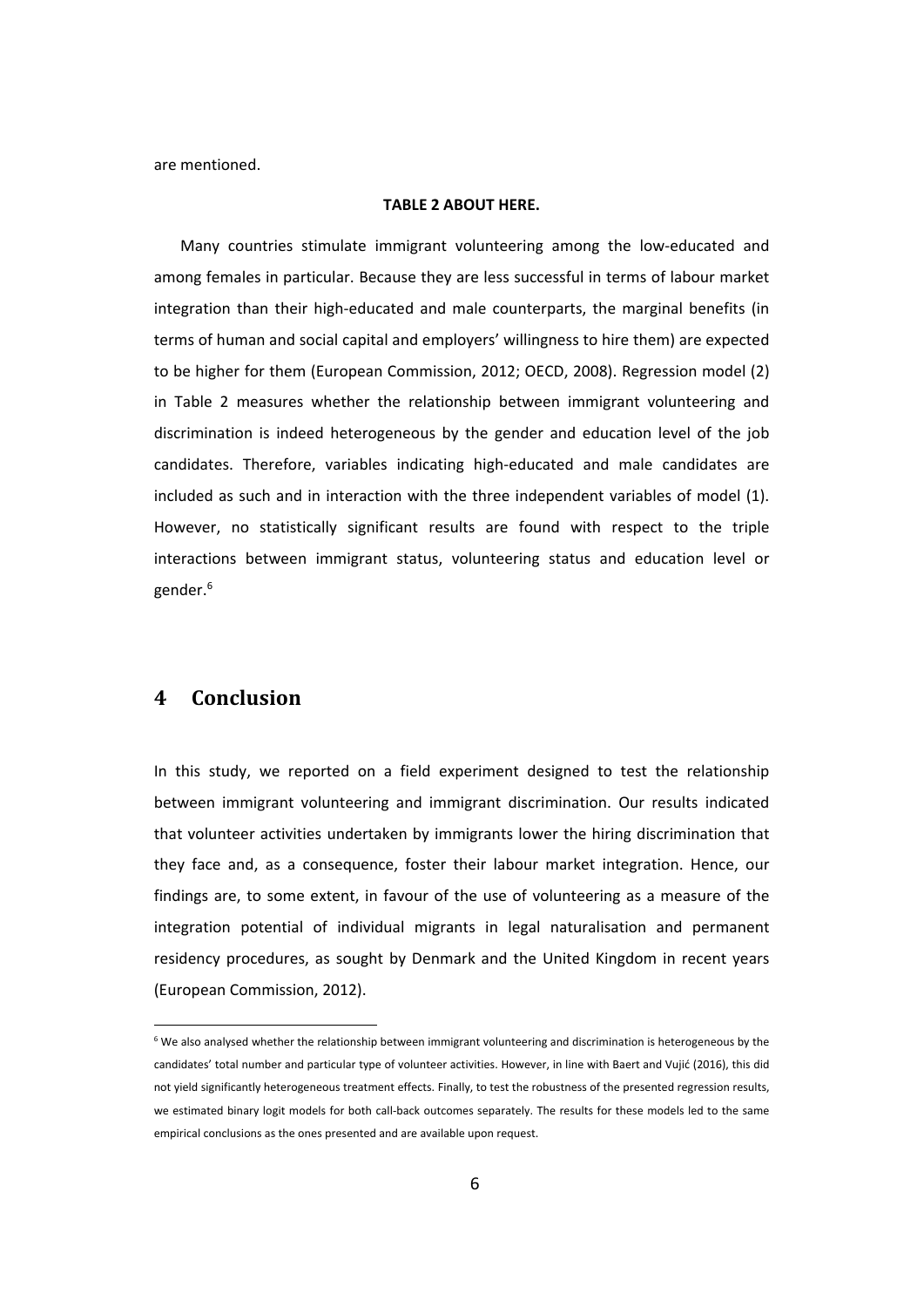#### **References**

Adida, L. A., Laitin, D. A., Valfort, M.‐A. (2014): Muslims in France: Identifying a discriminatory equilibrium. *Journal of Population Economics*, 27, 1039–1086.

Arrow, K. J. (1973): The Theory of Discrimination. In Ashenfelter, O., Rees, A. (eds.): *Discrimination in Labor Markets*. Princeton: Princeton University Press.

Baert, S., Cockx, B., Gheyle, N., Vandamme, C. (2015): Is There Less Discrimination in Occupations Where Recruitment Is Difficult? *ILR Review*, 68, 467–500.

Baert, S., De Pauw, A.-S. (2014): Is Ethnic Discrimination due to Distaste or Statistics? *Economics Letters*, 125, 270–273.

Baert, S., Vujić, S. (2016): Does it Pay to Care? Prosocial Engagement and Employment Opportunities. *IZA Discussion Paper Series*, 9649.

Becker, G. (1957): *The Economics of Discrimination*. Chicago: University of Chicago Press.

Bertrand, M., Mullainathan, S. (2004): Are Emily and Greg more employable than Lakisha and Jamal? A field experiment on labor market discrimination. *American Economic Review*, 94, 991–1013.

Bisin, A., Patacchini, E., Verdier, T., Zenou, Y. (2011): Ethnic identity and labour market outcomes of immigrants in Europe. *Economic Policy*, 65, 57–92.

Constant, A. F., Zimmermann, K. F. (2008): Measuring Ethnic Identity and its Impact on Economic Behavior. *Journal of the European Economic Association*, 6, 424–433.

Derous, E., Nguyen, H.‐H., Ryan, A. M. (2009): Hiring Discrimination Against Arab Minorities: Interactions Between Prejudice and Job Characteristics. *Human Performance*, 22, 297–320.

Eriksson, S., Rooth, D.‐O. (2014): Do Employers Use Unemployment as a Sorting Criterion When Hiring? Evidence from a Field Experiment. *American Economic Review*, 104, 1014–1039.

European Commission (2012): *EWSI Special Feature 2012/01: Immigrant Volunteering*. Brussels: European Commission.

Handy, F., Greenspan, I. (2009): Immigrant Volunteering – A Stepping Stone to Integration. *Nonprofit and Voluntary Sector Quarterly*, 38, 956–982.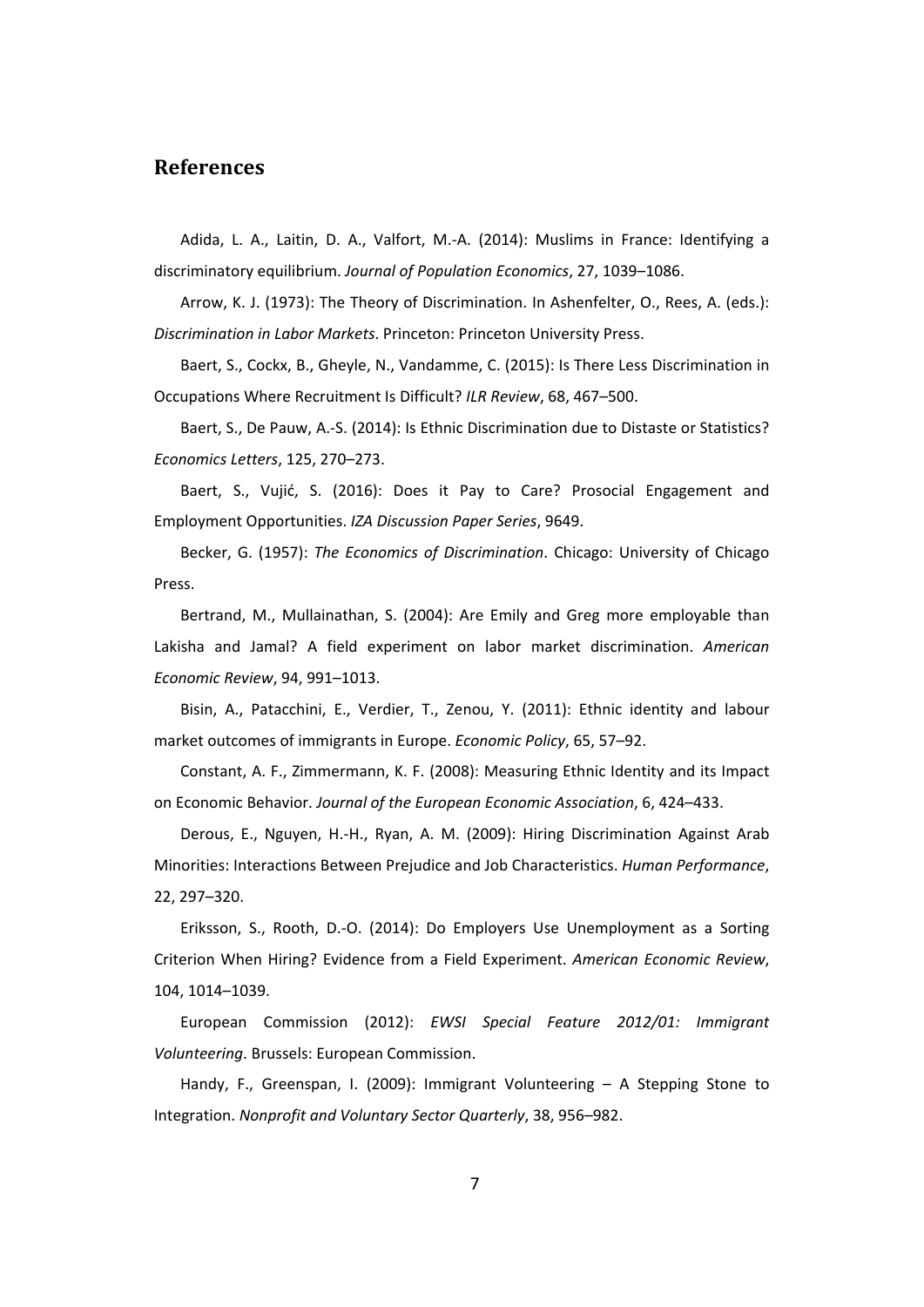OECD (2008): *Jobs for Immigrants. Labour Market Integration in France, Belgium, the Netherlands and Portugal*. Paris: OECD.

Sharma, R., Mitra, A., Stano, M. (2015): Insurance, race/ethnicity, and sex in the search for a new physician. *Economics Letters*, 137, 150–153.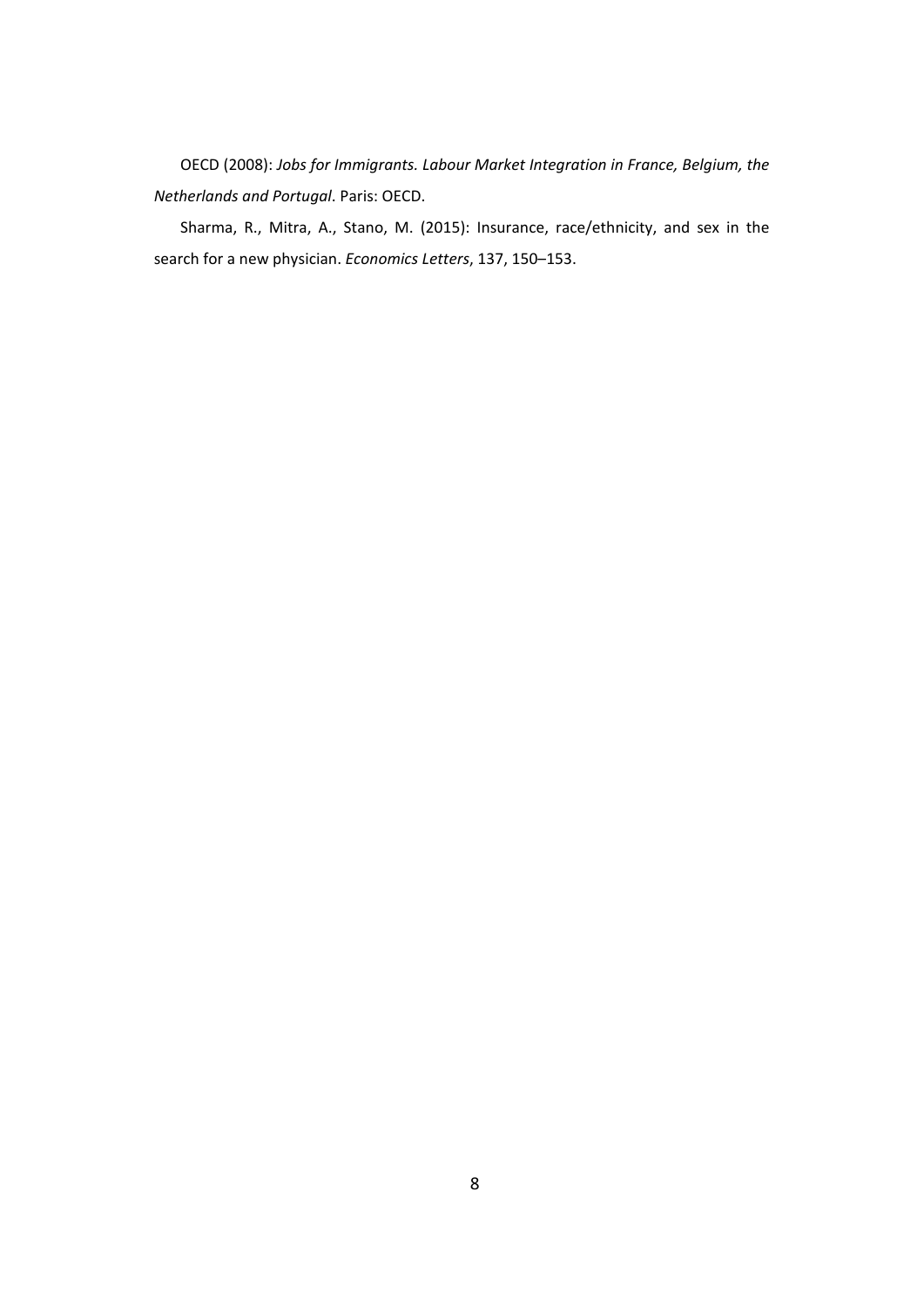**Table 1. The Probability of Receiving a Positive Call‐Back by Ethnic Origin and Volunteering: Descriptive Analysis.**

|                                                              | (1)                                            | (2)                                                      | (3)                                      | (4)     |  |
|--------------------------------------------------------------|------------------------------------------------|----------------------------------------------------------|------------------------------------------|---------|--|
| Data selection                                               | Positive call-back<br>rate native<br>subsample | <b>Positive call-back</b><br>rate immigrant<br>subsample | Positive call-<br>back ratio:<br>(2)/(1) | t-value |  |
| A. Positive call-back: any positive reaction                 |                                                |                                                          |                                          |         |  |
| All candidates $[N = 1152]$                                  | 0.193                                          | 0.153                                                    | $0.793*$                                 | 1.794   |  |
| Candidates not revealing volunteer<br>activities $[N = 576]$ | 0.156                                          | 0.097                                                    | $0.622**$                                | 2.134   |  |
| Candidates revealing volunteer<br>activities $[N = 576]$     | 0.229                                          | 0.208                                                    | 0.909                                    | 0.604   |  |
| B. Positive call-back: job interview invitation              |                                                |                                                          |                                          |         |  |
| All candidates $[N = 1152]$                                  | 0.097                                          | 0.064                                                    | $0.661**$                                | 2.057   |  |
| Candidates not revealing volunteer<br>activities $[N = 576]$ | 0.083                                          | 0.038                                                    | $0.458**$                                | 2.274   |  |
| Candidates revealing volunteer<br>activities $[N = 576]$     | 0.111                                          | 0.090                                                    | 0.813                                    | 0.830   |  |

The t-test assesses the null hypothesis that the probability of a positive call-back is the same for candidates from both subsamples. \*\*\* (\*\*; \*) indicates significance at the 1% (5%; 10%) significance level.